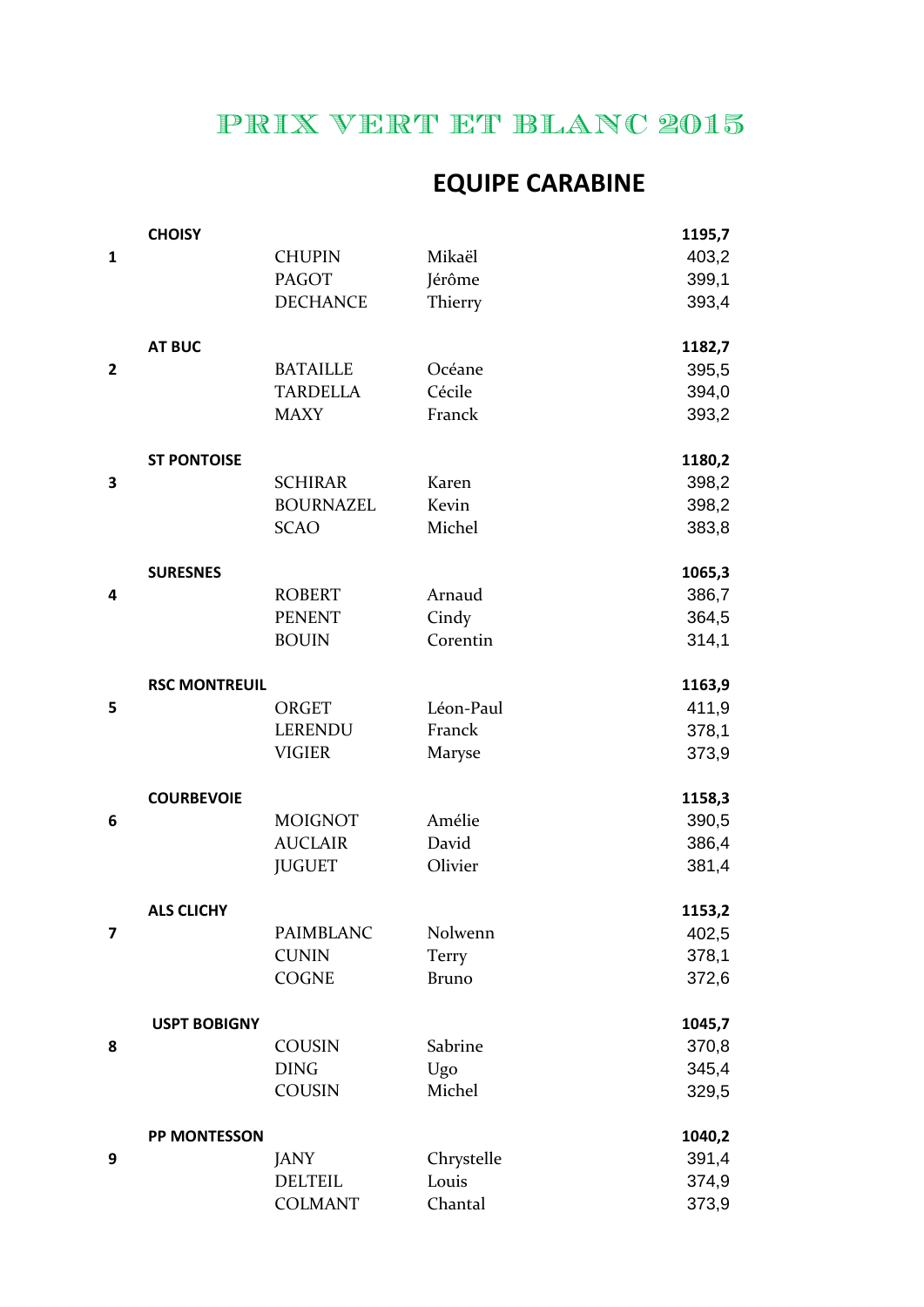|    | <b>TNV</b>        |                  |                 | 1132,1 |
|----|-------------------|------------------|-----------------|--------|
| 10 |                   | <b>COLLEAUX</b>  | Pascal          | 390,0  |
|    |                   | <b>MAGGIA</b>    | Jacques         | 377,9  |
|    |                   | <b>DEVAUX</b>    | Sébastien       | 364,2  |
|    |                   |                  |                 |        |
|    | <b>SAINT REMY</b> |                  |                 | 1127   |
| 11 |                   | <b>RUINET</b>    | Alexandra       | 399,6  |
|    |                   | <b>BEAUMATIN</b> | Yohan           | 377,1  |
|    |                   | <b>OLESSINA</b>  | Alexandre       | 350,3  |
|    |                   |                  |                 |        |
|    | <b>AVT</b>        |                  |                 | 1012,9 |
| 12 |                   | <b>HENAULT</b>   | Benjamin        | 383,2  |
|    |                   | <b>LEMOINE</b>   | François-Xavier | 328,4  |
|    |                   | <b>HODBERT</b>   | <b>Brigitte</b> | 301,3  |
|    |                   |                  |                 |        |

## **EQUIPE PISTOLET**

|                | <b>AT BUC</b>      |                  |              | 1115 |
|----------------|--------------------|------------------|--------------|------|
| $\mathbf{1}$   |                    | <b>LECLERC</b>   | Isabelle     | 373  |
|                |                    | <b>DELAVIGNE</b> | Damien       | 372  |
|                |                    | DE CEUYPER       | Lionel       | 370  |
|                | <b>US MALAKOFF</b> |                  |              | 1109 |
| $\overline{2}$ |                    | <b>DELAYRE</b>   | Alain        | 371  |
|                |                    | <b>TROUVE</b>    | Dorothée     | 370  |
|                |                    | <b>YEPES</b>     | Pierre       | 368  |
|                | <b>TNV</b>         |                  |              | 1105 |
| 3              |                    | <b>PERIE</b>     | Mathieu      | 381  |
|                |                    | <b>DELCOURT</b>  | Mathieu      | 363  |
|                |                    | <b>PERIE</b>     | Jacques      | 361  |
|                | <b>AST ROISSY</b>  |                  |              | 1097 |
| 4              |                    | <b>RIBEIRO</b>   | Carlos       | 367  |
|                |                    | <b>JAMET</b>     | André        | 366  |
|                |                    | CACCHIOLI        | Cédric       | 364  |
|                | <b>ST PONTOISE</b> |                  |              | 1091 |
| 5              |                    | <b>LENGRONNE</b> | <b>Bruno</b> | 364  |
|                |                    | <b>BELHOMME</b>  | Flavien      | 364  |
|                |                    | <b>FREMAUX</b>   | Gilles       | 363  |
|                | <b>CHOISY</b>      |                  |              | 1072 |
| 6              |                    | <b>YANG</b>      | Sunny        | 369  |
|                |                    | <b>BULA</b>      | Pascal       | 361  |
|                |                    | <b>TRAN</b>      | Franck       | 342  |